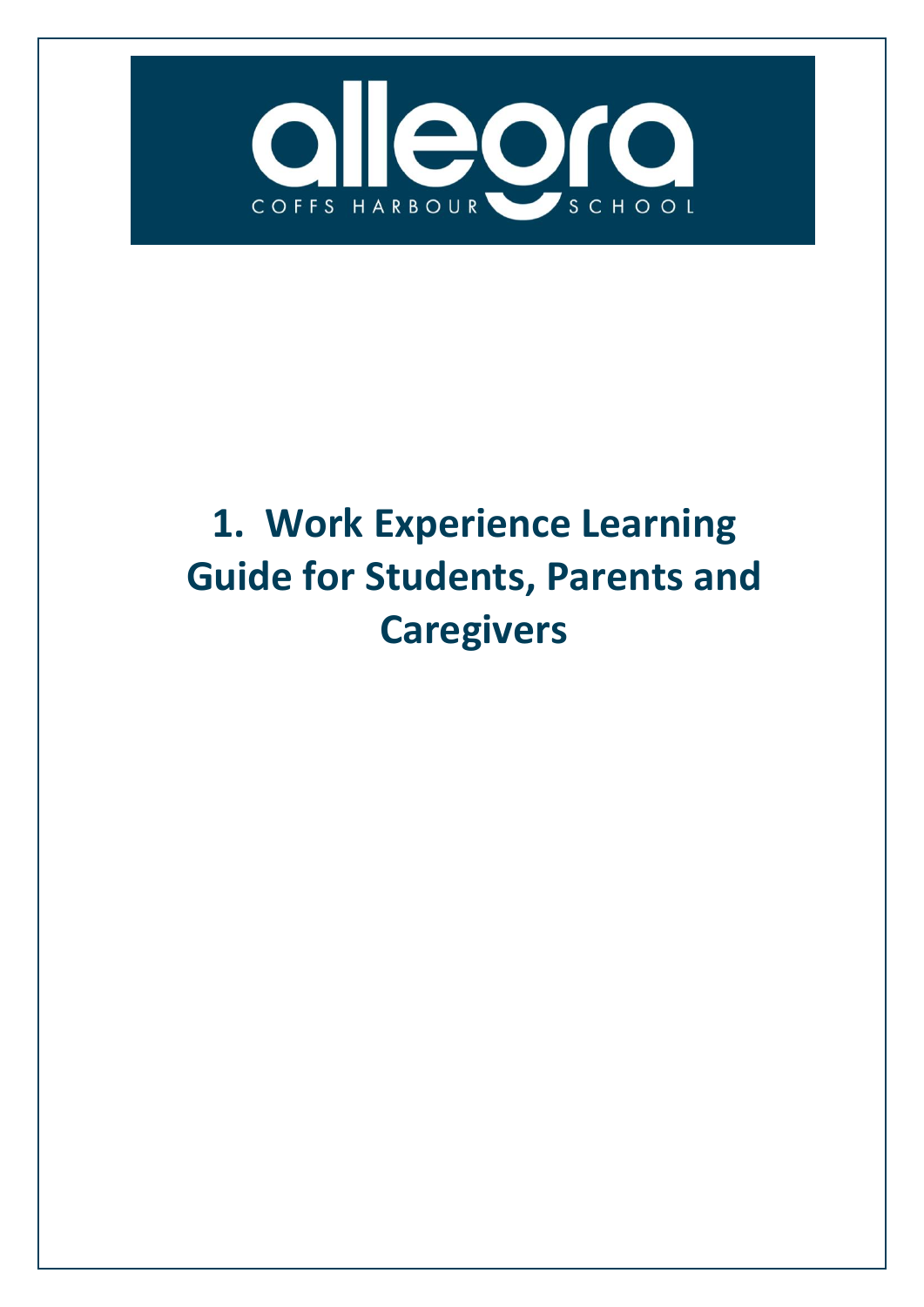

# **Introduction**

As you are aware, our students will be commencing work experience in Term 3.

As this may be the first time that students have been in a work environment, there are a number of important obligations that students, parents and caregivers need to be aware of.

Work experience is the short-term placement of our students with employers to provide insights into the industry and the workplace in which they are located. Work experience provides students with the valuable opportunity to develop employability skills.

Students will be supervised by the host employer and you might like to consider how your student will respond to a change in supervision, including style and the amount of contact, (perhaps less supervision) than they are normally used to. It is important that students follow directions from their manager, supervisor or other representative of the host employer.

This document is a guide to help students, parents and caregivers to understand the responsibilities of all stakeholders for a productive work placement.

# **Version Approved By Approval Date Date of Privacy notice - for all parties**

Any information provided by students, parents/caregivers or host employers is obtained for the purpose of coordinating a workplace learning opportunity for the school student. The school will use the information to meet student health, duty of care and child protection responsibilities and to support the information needs of the student, host employer and the parent/caregiver.

Providing this information is voluntary; however, if you do not provide any of the information requested then the student may not be able to undertake the planned workplace learning.

The information you provide will be stored securely and kept for a minimum of seven years where there is no further action relating to the placement. The information will only be disclosed for purposes directly related to the purpose for which it is collected.

You may correct any personal information by contacting our school.

| <b>Version</b> | Approved By | <b>Approval Date</b> | Date of Effect | <b>Sections Modified</b>                              |
|----------------|-------------|----------------------|----------------|-------------------------------------------------------|
| Original       | Principal   | 06/02/2020           | 06/02/2020     | Original Created                                      |
| Version 1      | Principal   | 05/06/2020           | 05/06/2020     | Formatting and minor changes                          |
| Version 2      | Principal   | 28/04/2022           | 28/04/2022     | Header/footers changed to New logo & minor formatting |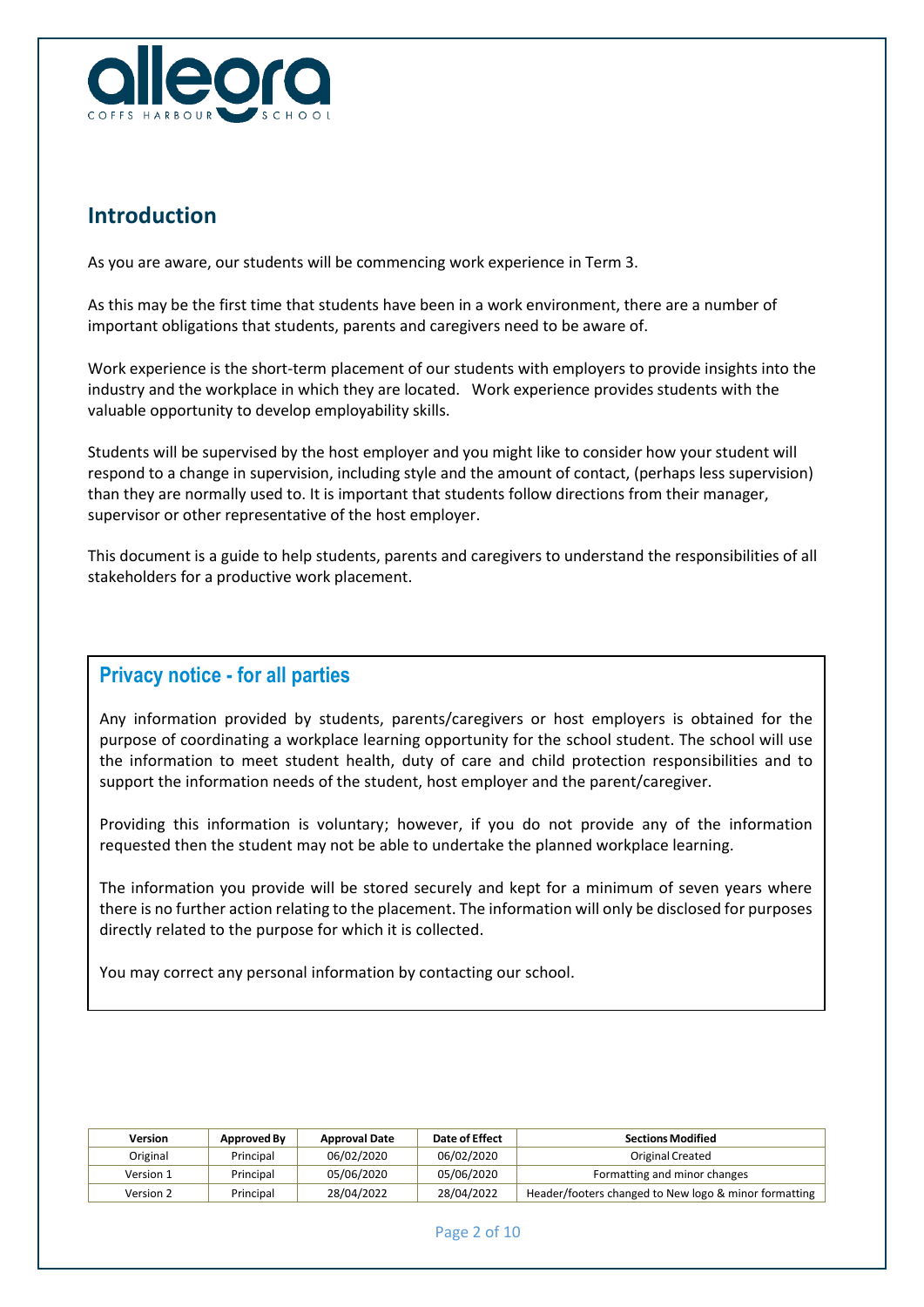

# **Why incorporate work experience?**

## **Work experience can:**

- **Provide a 'taste' of the world of work, usually** in a workplace or career area of choice
- **Involve the student in being part of a** workplace, observing tasks and carrying out duties under supervision
- Help students learn about what employers expect from their work members
- Help students to learn about what work and attributes employers are looking for
- **Help Students learn how businesses work**
- Provide students with a chance to experience organising life around work
- Help toward building a healthy resume

# **How does workplace experience benefit students?**

#### **Workplace learning helps students to**:

- **Test job and career choices**
- Find out what they like and don't like
- **Engage with the wider community**
- **Enable learning of what is required from a** manager in the workforce
- **Build general work skills, like good** communication, team work and critical thinking
- **Develop specific industry skills, and** competencies
- **Build confidence, maturity and self**management skills through participation in an adult work environment
- Grow the ability to make informed decisions when planning the transition through school and on to further education, training and work
- **Demonstrate reliability, motivation, work** ethic and good personal presentation.

# **How will the young person find a work experience position?**

The role of parents and carers is vital to the success of any work experience program. By taking steps to understand what is involved and by providing the necessary support at home, parents can help their student get the most out of their placement and make important decisions for their future.

#### **A parent can:**

- Help students to make contact with employers directly in order to apply for their own work experience placements.
- Suggest potential workplaces, provide guidance with how to make contact and proof-read applications and prepare for possible interviews. (Students may apply in person, email, phone or post)
- **Discuss with the student what they hope to learn** from the placement and any questions they might want to ask the host employer.
- **Ensure that work experience dates are booked in** advance.

#### **Issues to Note:**

- **Students can only do work experience during school** terms.
- Weekend work will only be approved if it is essential in the industry and has the principal's approval.
- All Students aged 14 years and over are eligible to participate, however students under the age of 15 years cannot participate in a workplace learning activity before 7:00am or after 6:00pm.
- See Appendix One for hazardous activities which are prohibited for students undertaking work experience.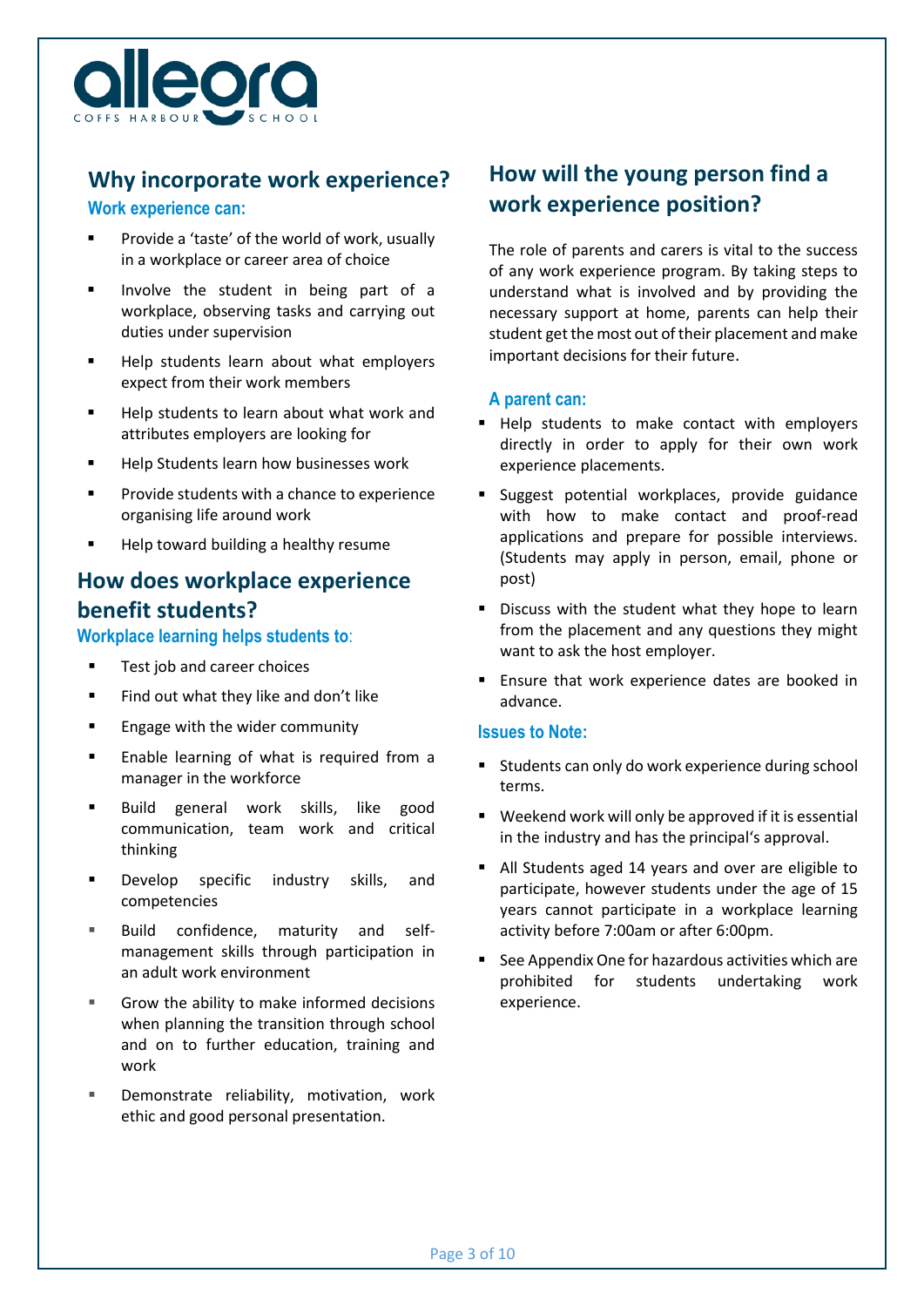

# **What is the procedure for work**

# **experience?**

## **Before the placement**

- Students, parents and caregivers receive:
	- 1 These guidelines
	- 2 Information sheet for parents, caregivers and students
	- 3 Letter of introduction for work experience host employers
	- 4 Host employer consent and risk assessment form
	- 5 Host employer acknowledgement form
	- 6 Work experience parent and caregiver consent form and
	- 8 Work experience learning guide for host employers
- Teachers conduct activities to prepare students for work experience.
- Parents and caregivers help their child with seeking work placement opportunities and with their preparations and arrangements.
- Parents and caregivers must discuss with their student and the school any adjustment the student may require to be able to participate successfully in workplace learning prior to placement and commencement.
- Parents and caregivers can contact our school with queries or concerns.

When the host employer verbally agrees to the work experience placement, provide the host employer with the:

4 - Work experience host employer consent and risk assessment form and

5 - Work experience host employer acknowledgement form

#### **BOTH forms must be completed and signed. Return both forms PLUS the completed form (below)**

6 - Work experience parent and caregiver consent form to the school.

The school will then take reasonable steps to ensure that the selected work experience is an appropriate environment for students. Work experience cannot commence without school approval.

# **Once Approved:**

# **During the placement**

- Students attend the workplace every day of the program.
- Host employers, or their nominated workplace employees, supervise the student.
- The school makes a supervisory visit  $-$  if reasonably practicable - or a phone call to the employer or supervisor and the student to check on their progress, safety and wellbeing.
- Parents and caregivers provide support and encouragement at home.
- Students will advise the school and host employer if they are ill and unable to attend work.
- Any Incidents or issues are reported to the school.

# **After the placement**

- Host employers report on student performance in the workplace.
- Parents, caregivers and students discuss their experience and possible education and training pathways.
- **Parents encourage the student to discuss the** employer's report with you and make sure they record their experience.
- Review and discuss their career and work. aspirations and their options for education and training.
- **Encourage them to value the networks they are** making and to maintain a record of work place contacts for advice, assistance and opportunities in the future.
- The school follows up with students to ensure maximum benefit and to check on student safety and wellbeing issues.

# **Will the student be paid?**

- Students are not to be paid by the employer's organisation. The status of the employment is v*oluntary workers*.
- Any payment to the student may invalidate the insurance and indemnity arrangements of our school.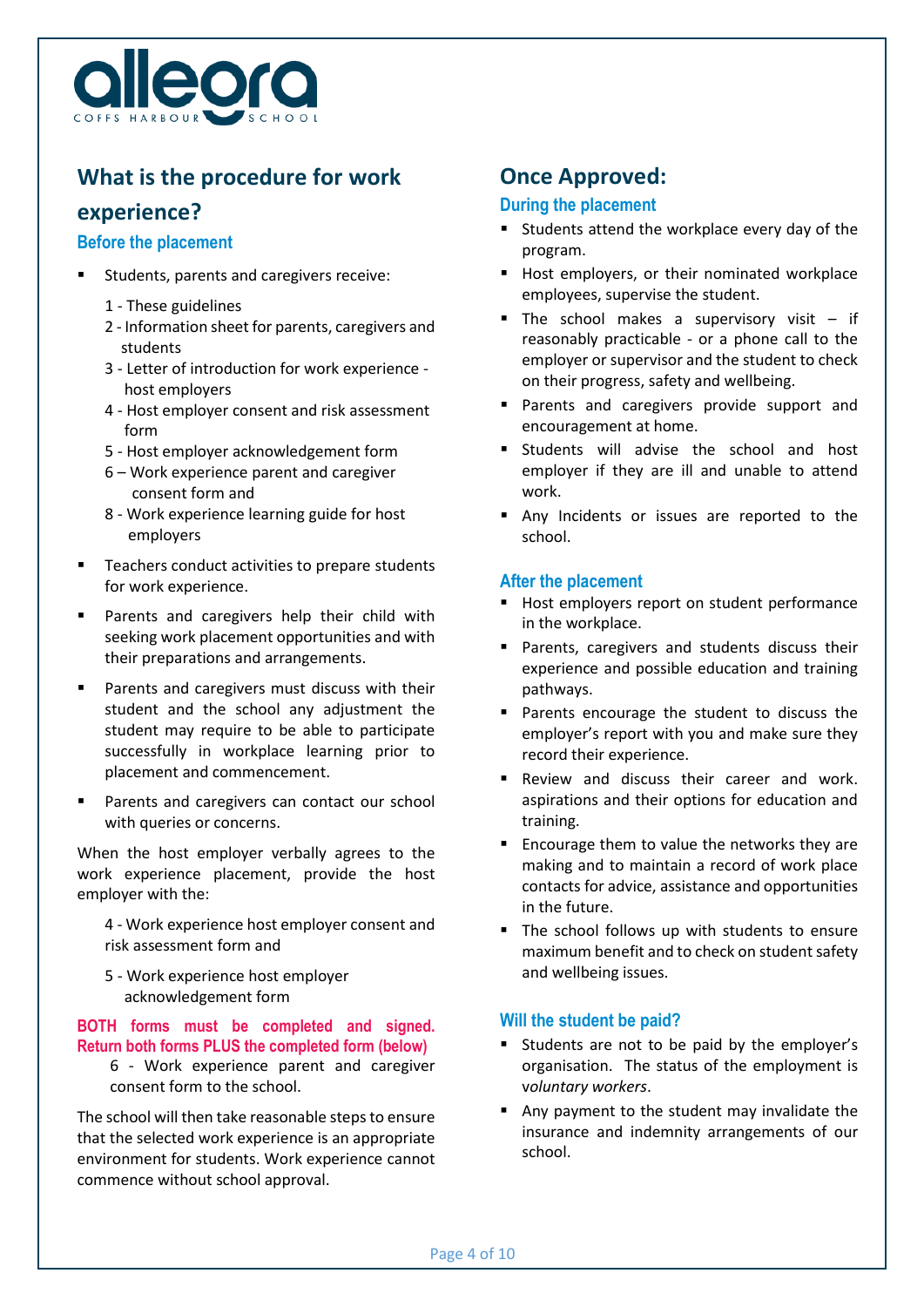

# **Travel arrangements?**

- It is advised that students find work experience placements within the usual commutable distance.
- The travel arrangements for students is the responsibility of the parent/caregiver and they must be satisfied with arrangements in regards to safety. You may discuss this with the school
- **Students will be required to provide their** concession card available from the school.
- If a student is considering conducting work experience away from home or another state, please ensure you discuss the arrangement with the school prior to commencement. This may invalidate the insurance obligations.

# **Medical Conditions and Disability**

Please advise the school of any disability, learning and support needs, medical condition, (e.g., diagnosed at risk of anaphylaxis) or restriction affecting your student that may affect the safety, wellbeing and supervision of the student in the workplace.

This important information should be included in the 6 - Work Experience Parent and Caregiver Consent Form and you should also consider making this available to the host employer. If you are not sure, speak with your child's General Practitioner.

# **In Emergencies**

**There are provisions in place to support studentsin the rare event of an accident or emergency during their time in the workplace.**

The student needs to carry a student contact card listing their Medicare number and nominated contacts both during and outside normal business hours. This lets them know who to contact should they sustain an injury or feel at risk and unable to raise the matter with their host employer. Please also inform the school.

**During normal business hours** our school contact is 02 6651 6898.

As a parent or carer, you MUST complete all documentation. This includes providing an emergency contact number (your own or that of a nominated person) along with the student's Medicare number and/or doctor's details.

**Outside normal business hours**, the student must contact their parent or caregiver and notify the school as soon as possible (e.g., the next day).

If there is an incident, the parent or caregiver is NOT required to investigate or resolve the issue: simply remove your child from risk of harm and notify the school as soon as possible (e.g., the next day). The school will follow up the issue with the workplace and advise you of the outcome.

**If your student has any concerns, they must call the school immediately.**

# **Parents and caregivers supporting the student**

Your role as a parent or caregiver is very important to student success and enjoyment of work experience. Use the checklist on the next page to assist in ensuring the process is easy.

#### **Other things to consider**

It is very important for a successful work experience placement for parents and caregivers to be involved and:

- discuss suitable work experience placements with the student and assist the student in finding a work experience placement;
- assist the student to find out about clothing requirements, starting and finishing times, meals and first day arrangements e.g., who to contact;
- assist the student in organising safe travel to and from the host employer.

As a parent you will be in the best position to monitor at the end of each day how your child's work experience placement is progressing and you should discuss the day's activity with your child at the end of each day.

If you have any concerns about the work experience placement including concerns about supervision, safety, discrimination, harassment or bullying you should contact the school immediately.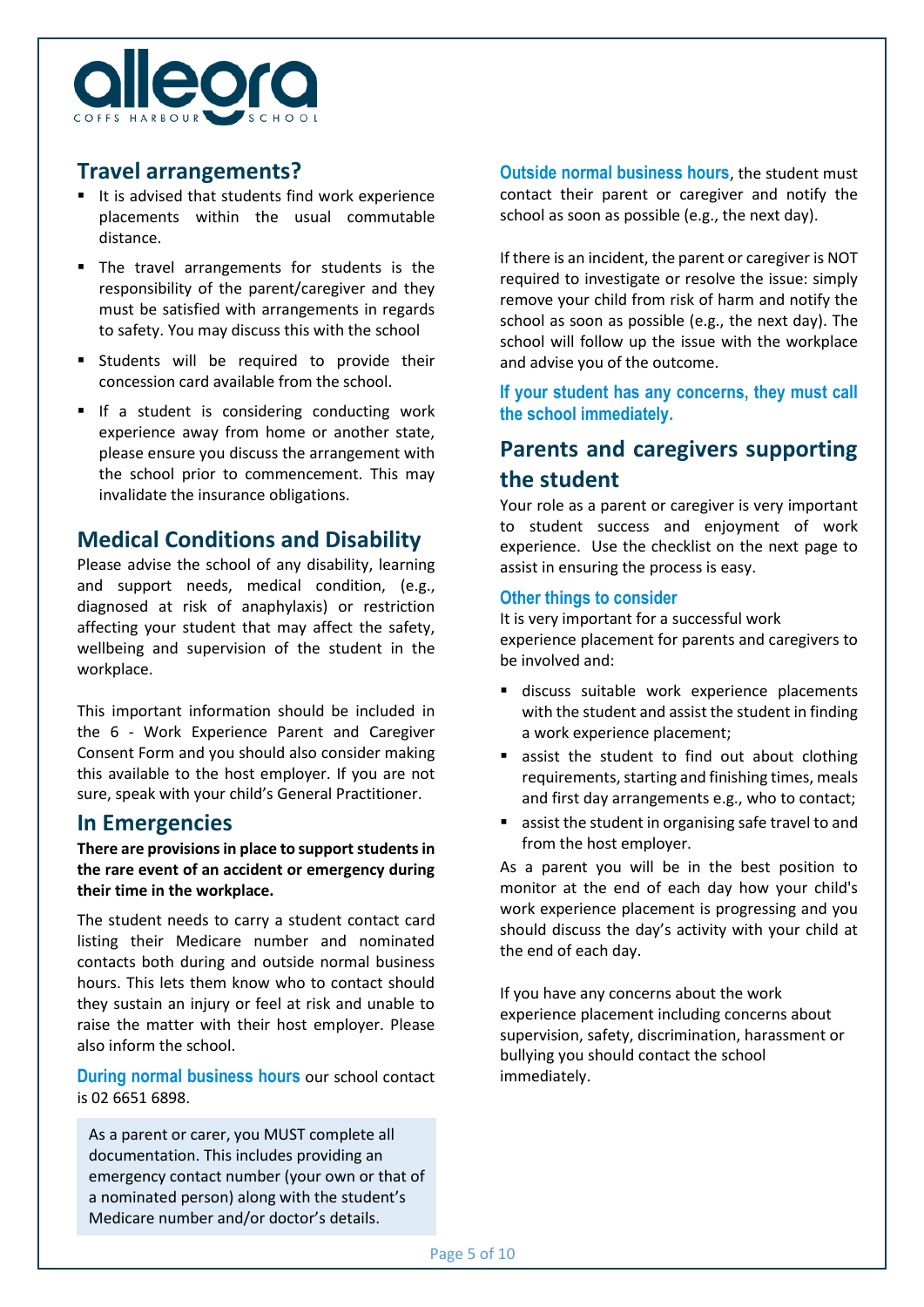

# **A checklist for parents and caregivers**

# **Before the placement**

Become familiar with workplace learning by reading the information provided and clarifying any issues with the school.

- $\Box$  Encourage your child to discuss with you their developing career interests and work preferences.
- $\Box$  Suggest they go to [www.myfuture.edu.au](about:blank) to find out more about preferred industries and related careers. This website is also useful for you as a parent to visit. You may like to look at the information together.
- $\square$  Discuss with your child any adjustments they may require in the workplace to allow them to complete a successful placement.
- $\Box$  Discuss what they hope to learn from the placement and any questions they might want to ask their host employer or supervisor.
- $\Box$  Encourage them to complete all pre-placement activities arranged by our school.
- $\Box$  Discuss the safety arrangements for the placement and be aware of any activities that are banned or restricted.
- $\Box$  Advise the school of any suitable placements you know about or could offer.
- $\Box$  Inform the school of any disability, learning and support needs or medical history e.g., anaphylaxis, that may require adjustments in the workplace.
- $\Box$  Complete all forms as when completed, these forms will include vital information relating to your child's placement arrangements.
- $\Box$  Complete the accommodation away from home documentation, if applicable.

## **When a position is confirmed**

 $\Box$ 

- $\Box$  Make workplace learning a priority. This may mean rescheduling other activities.
- $\Box$  Help prepare your child's clothing (e.g., enclosed footwear, business attire) and other requirements for the placement.
- $\Box$  Help them find out more about Work Health and Safety legislation and make sure they know and understand what it means for them while they are at work.
- $\Box$  Make sure your child has safe travel arrangements to and from work.
- $\Box$  Check that they have the information they will need on the first day (starting time, address and contact person) including their completed Student Contact Card.
- $\Box$  Confirm their meal arrangements. They may need to bring food with them.
- $\Box$  Explain that their safety and wellbeing is of the highest importance during the placement. If they feel unsure, they should report the issue immediately to the school.

## **During the placement**

If your child has a diagnosed medical condition, ensure that they have access to appropriate medication.

- $\Box$  If your child is at risk of an anaphylactic reaction, they must carry an adrenalin auto-injector e.g. EpiPen within easy reach each day.
- $\Box$  Have a conversation about their day in the workplace. For example:
	- Tell me about the things you do during the day at work.
	- Have you learned anything unexpected and especially interesting?
	- What are the education and training requirements of the job(s)?
	- **What are the working conditions like?** Is there a union?
	- If there is anything of concern, have you raised it with the employer?
	- Do you think this might be the right industry for you?

## **Immediately after the placement**

- $\Box$  Encourage your child to discuss their host employer's report with you.
- $\Box$  Review and discuss their career and work aspirations and their options for education and training.
- $\Box$  Encourage them to value the networks they are making and to maintain a record of workplace contacts for advice, assistance and opportunities in the future.

Check list provided by State of NSW Department of Education. The Workplace Learning Guide for Parents and Caregivers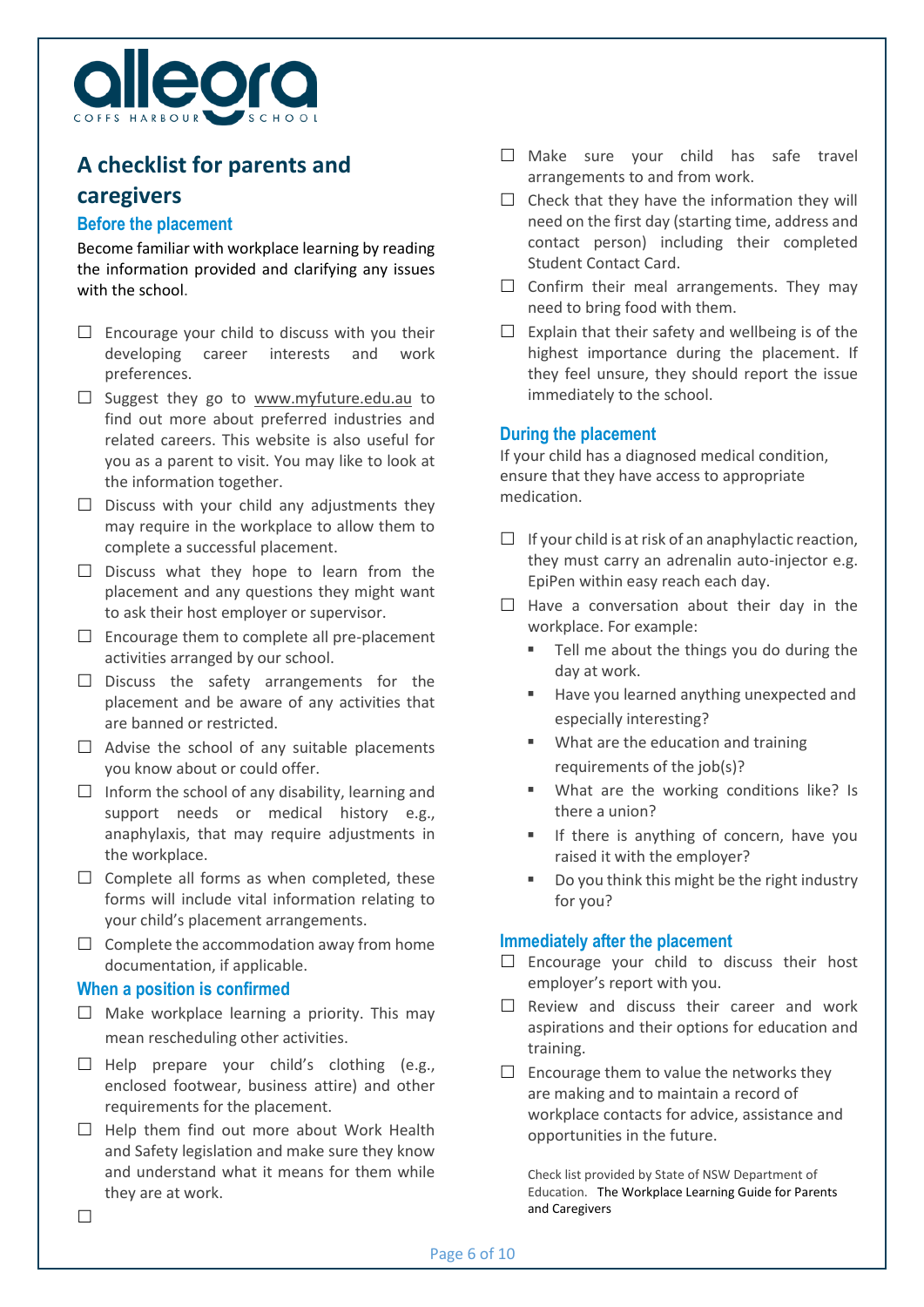

# **Important Contacts**

Thank you for taking the time to read the information in this guide. We hope that you feel confident and well prepared to support your child as they take up these valuable workplace learning opportunities.

If you have any further enquiries, please contact our Office and speak with our Deputy Principal or Student Support Officer.

Level 1 City Square (PO Box 173) 66-90 Harbour Drive, Coffs Harbour NSW 2450 02 6651 6898 [school@allegraschool.nsw.edu.au](about:blank)

**For further assistance, advice and information:**

- [http://www.bit.ly/WorkLearnPolicy](about:blank)
- See the Parents and Caregivers section for additional information.
- [http://myfuture.edu.au](about:blank)
- Support and encourage your child in their career making decisions.
- [http://www.talkingsafety.org](about:blank)
- **Information, tips and resources to help improve young worker safety and ensure compliance with** NSW WHS legislation.
- http://www.bit.ly/Parents [and CaregiversandCommunity](about:blank)
- Parents and Caregivers /Caregivers and community can play an important role in Students' career decision making.
- [www.pssfw.myskills.gov.au/the-framework](about:blank)
- Preparing Secondary Students for Work-a framework for vocational learning and VET delivered to secondary Students.

# **Insurance and indemnity**

Coffs Coast Community College Inc. and Allegra School Coffs Harbour are covered under a current Insurance Policy with Ansvar Insurance.

These insurance arrangements cover students injured while participating in approved workplace learning. This also includes students injured while travelling directly to or from their placement.

Parents and caregivers are initially responsible for any expenses incurred by a student as a result of accident or injury, prior to a claim being submitted under these insurance provisions.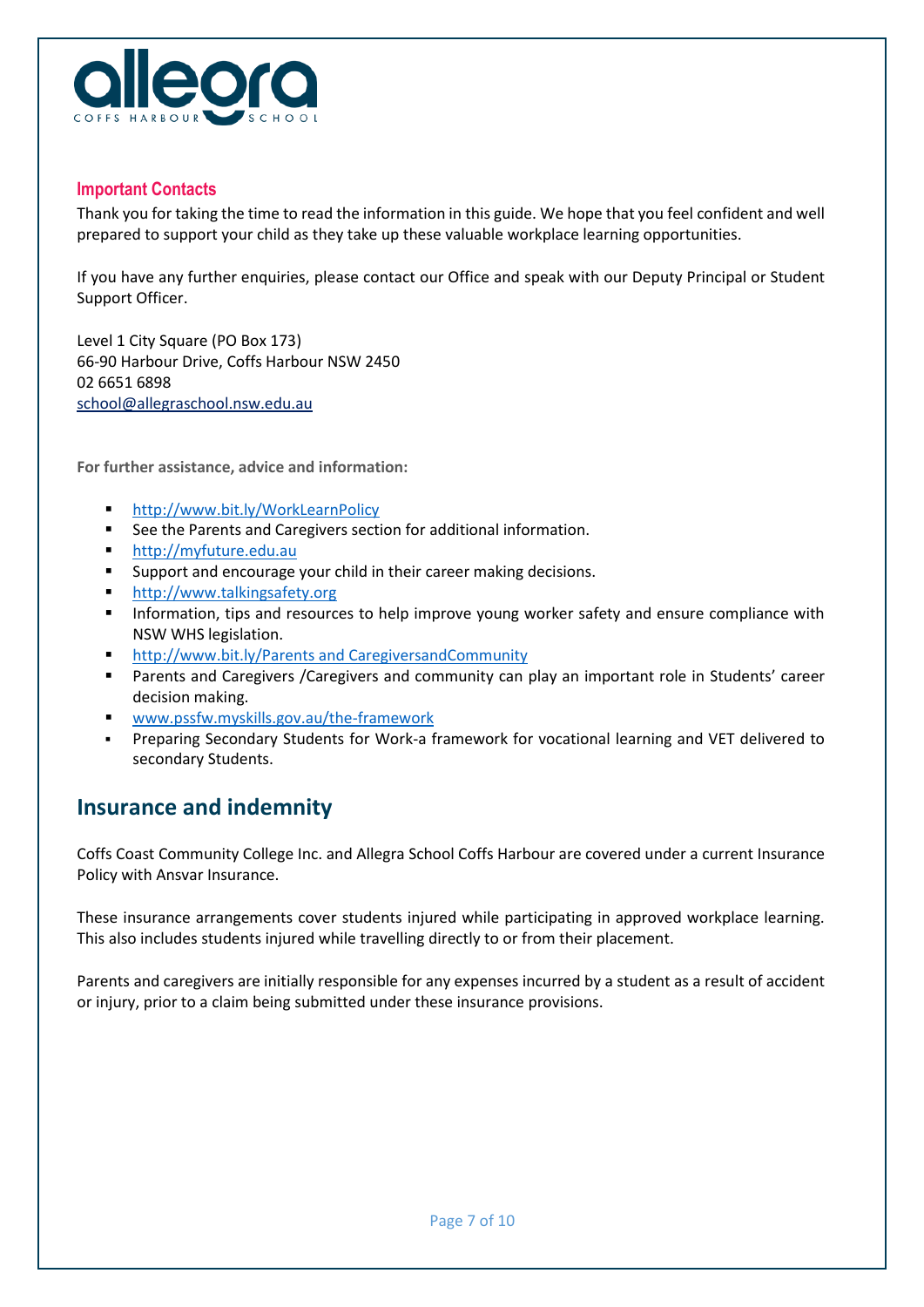



# **Activities that are Prohibited or Need Special Consideration**

**What activities for students in workplace learning programs are either prohibited or need special consideration given to addressing risks?** 

Young workers can lack the experience, knowledge and skills to identify and deal with potential hazards. Inexperience and a lack of awareness can increase the likelihood of a young worker being injured. There are some activities that are not suitable for students in an approved workplace learning program and there are others where special consideration needs to be given to addressing risks.

## **Such activities include:**

- Use of machinery or equipment which may be dangerous for new or young workers to operate is prohibited. A Student may operate machinery or equipment provided each of the following occurs:
	- o The activity is first risk-assessed as suitable and safe for student operation by the host employer.
	- $\circ$  The student has been given appropriate information, instruction and training and a checklist for the safe operation and handling of the equipment.
	- $\circ$  The equipment is in safe working order, complete with required safety devices or guards.
	- $\circ$  A suitably qualified or experienced person in the workplace who has good communication skills and the ability to give clear instructions provides on-going close supervision.
- The service of alcohol where the student is under 18 is prohibited.
- Travel by helicopter is prohibited.
- Air travel on charter flights and aircraft other than those providing a regular public transport service (i.e. on a regular route with paying passengers) is prohibited.
- Travel outside the 12 nautical mile limit at sea is prohibited.
- Scuba and deep-sea diving are prohibited.
- The following 'high risk construction work' as defined in the NSW WHS Regulation 2011 Chapter 6 is prohibited: construction work in tunnels or involving the use of explosives or work in and around gas and electrical installations; near traffic or mobile plant, or demolition work other than simple stripping of walls etc.
- Any excavation work at a depth of one metre or more, at a depth under one metre without direct supervision by a competent person, or near utilities is prohibited.
	- $\circ$  work on permanent or temporary structures used to enable construction work in marine environments is prohibited.
	- $\circ$  working on a roof is prohibited.
	- $\circ$  any activities involving or adjacent to the repair, removal or demolition of any construction work containing asbestos or in the clean-up process following the activity are prohibited.
	- $\circ$  attendance at a site while chimney stacks or buildings are being demolished is prohibited.
	- $\circ$  scheduled work as set out in Chapter 4 of the NSW WHS Regulation 2011 is prohibited, unless there are exceptional circumstances and the student, aged 18 or over, already has achieved the necessary certification.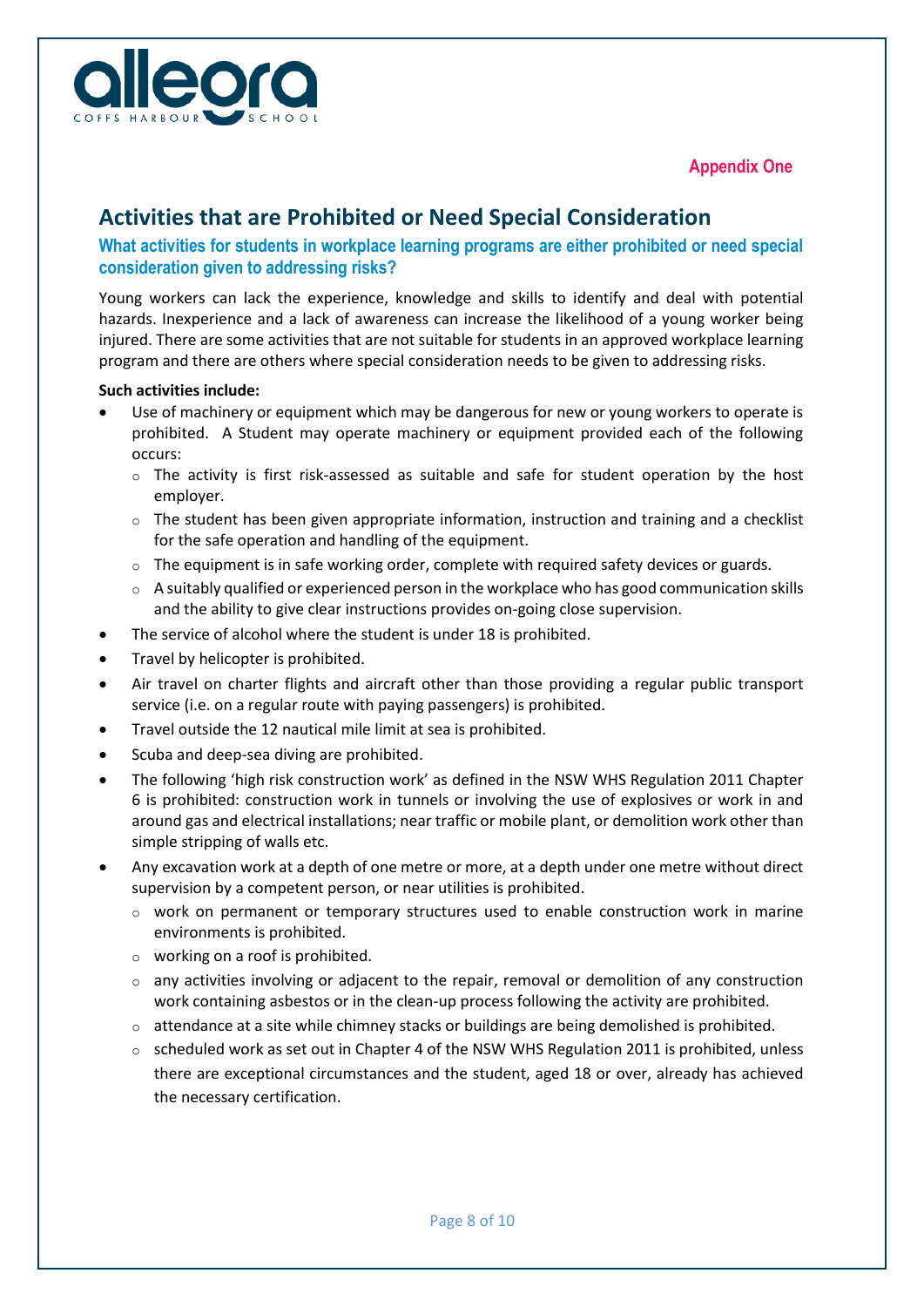

Any activity requiring a licence (e.g., a driver's licence), permit or certificate of competence can only be approved where:

- the student already has the relevant current licence, permit or certificate.
- the activity is directly related to the learning outcomes of the placement.
- the activity is included in the Student Placement Record prior to approval.

**Note:** Students cannot be expected to drive their own vehicles while undertaking activities on behalf of the Host Employer.

- No student is to drive an old or unregistered vehicle commonly known as "bush basher".
- Any work of a sexual or explicit nature is prohibited.

# **Placements involving the driving of golf carts, tractors or similar farm vehicles**

Placements involving the student operation of golf carts, tractors or farm vehicles such as quad bikes must be carefully considered, even where these activities are considered to be essential to achieving the outcomes of the placement. For these placements to be approved the vehicle must be adequately risk assessed as being safe for a student to operate.

Students must have successfully completed a relevant formal training course or related course competencies or have demonstrated substantial experience in the safe operation of these vehicles. The student still needs to be closely supervised.

Students with little or no experience must not operate these vehicles unless the school is satisfied that the Host Employer can satisfactorily manage the activity for the student and can provide appropriate quality training and on-going close supervision. This must occur prior to approval of the placement.

#### **Placements in meat processing plants**

Placements in meat processing plants are subject to mandatory requirements. The information package developed with industry to support school student workplace learning in meat processing plants is available at: [https://www.det.nsw.edu.au/vetinschools/worklearn/meat.html](about:blank)

## **Placements in the construction industry**

All workplace learning in the construction industry requires as a pre requisite that the student completes Work Health and Safety induction training for construction work and holds the WorkCover NSW general construction induction training card ('white card"). Workplace supervisors must make students are aware of the risks associated with handling and operating all tools and equipment the student is to use and how to manage those risks.